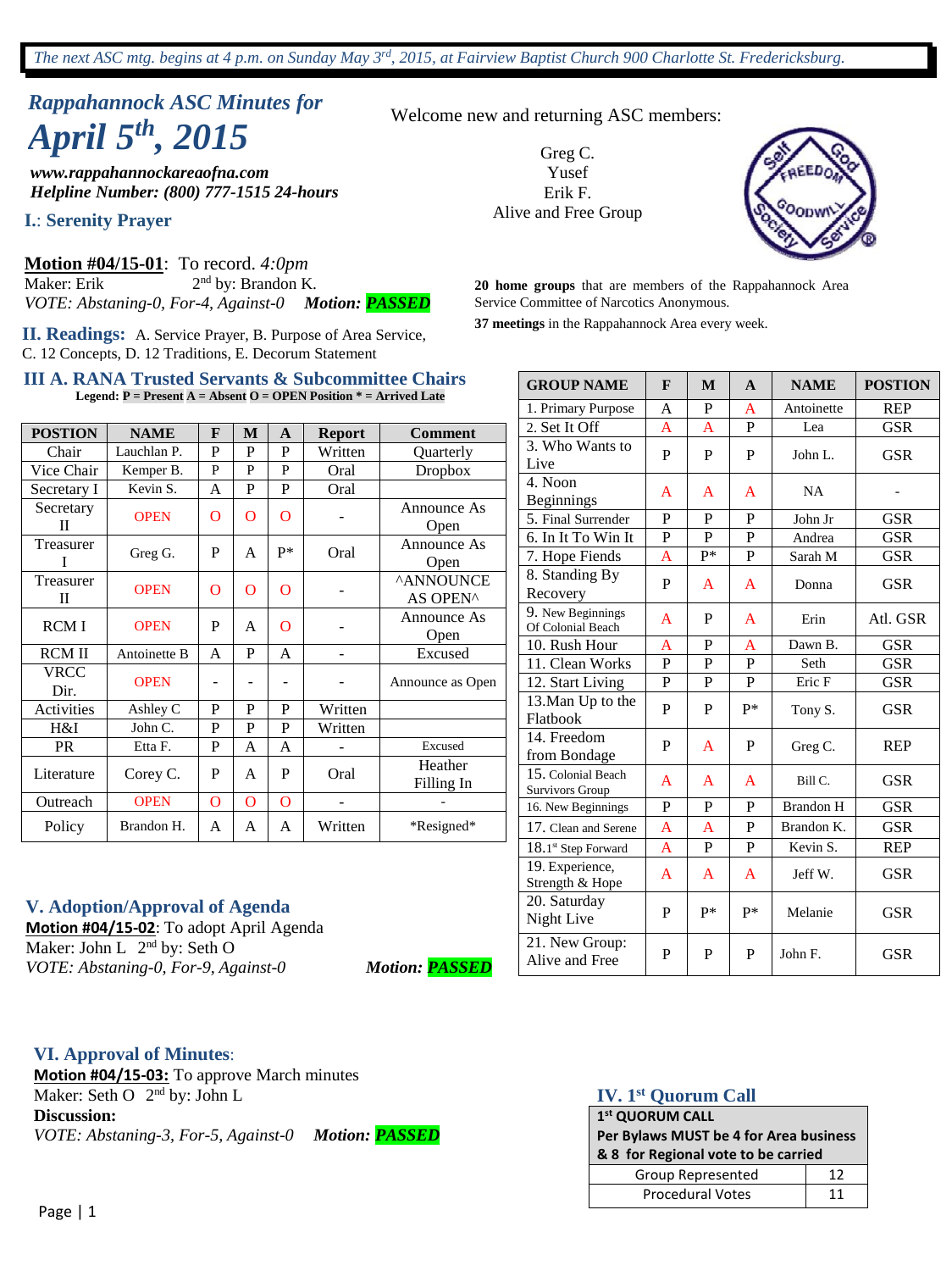## **VII.-XI. Administrative Reports**

### **VII. Secretary Report I**: Report given by Kevin S, Secretary I

- Budget still at \$200
- Received email from Veronica O stating no longer GSR for Noon Begginings

#### **No Discussion**

#### **Secretary Report II**: *Position Open*

**No Discussion**

#### **VIII. Chair Report**: Report given by Chairperson, Lauchlan P.

Hello family,

First and foremost thank you to the area for allowing me to serve and entrusting me to the duties of chairperson.

As of this month currently we have a huge need for service-experienced members to step up on the area level. It takes all the pieces of the puzzle to make the picture so please get the word out ASAP so our Area can continue to serve the groups, thus helping carry the message to the still suffering addict.

Our finances are in order and as we continue to grow as an area we see a need to develop additional changes to our by-laws. You as the GSRs are tasked with helping develop what works best for us. The GSR assembly is this month and it is a great time to learn from experienced members just how important your position is.

We will continue to preserve through the difficult moments Your continued dedication is greatly appreciated. Thank all of you for continuing to serve the addict who still suffers. In loving service,

Lauchlan P.

### **No Discussion**

## **IX. Vice Chair Report**: Report given by Vice Chairperson, Kemper B.

 Creating new dropbox account for RANA ASC so we no longer have to use old one "NA Stuff" under name of Lily D.

#### **No Discussion**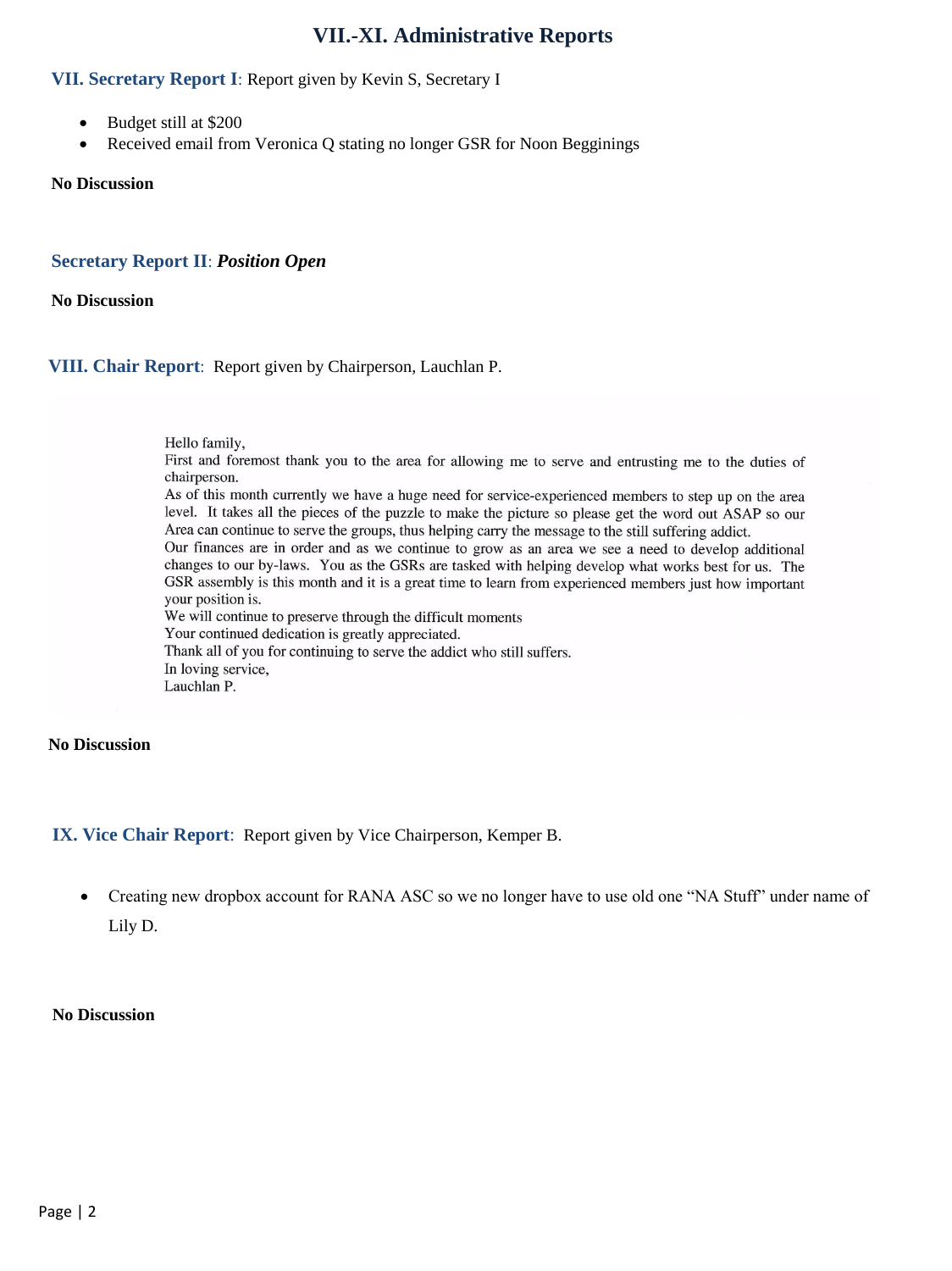## **X. Treasurer Report**: Report given by Treasurer I, Greg G. (SEE "OPEN SHARING" Section XVI)

Comments from Chair, Lauchlan P:

- **•** Treasurer Greg G not present
- Last month as Treasurer
- Still has all treasurer materials

**Discussion:** Experienced member moving into area in June that is willing to accept Treasurer I nomination

## **XI. Regional Committee Member I & II Report**: No report given by RCM Team

#### **No discussion**

## **XII. Subcommittee Reports**

**A. Activities Report**: Report given by Ashley C, Activities Chair

Hi RANA,

We had 3 trusted servants meet on March 19<sup>th</sup> and 6 members on April 2<sup>nd</sup> to discuss our future events. I'm happy to announce our next even: May  $16<sup>th</sup>$  and  $17<sup>th</sup>$  we are having a bonfire jam at Lake Land 'Or in Ladysmith. We have this facility for 2 days so there's the option of camping overnight. Free pizza will be provided. There is a motion for \$150 for flyers, food, ect and it is budgeted. Flyers will be passed out to the home groups this week.

Thanks for letting me serve.

## **No Discussion**

## **B. Hospitals & Institutions (H&I) Report**: Given by H&I Chair, John C

Hello everyone, I'm an addict named John and H & I chair. I'm happy to report that we fulfilled all our commitments for March. I have not heard from James White at the Men's Diversion Center. I'll be calling him tomorrow to ask about the progress. This will be my second attempt.

H & I needs support for Sunshine house. If you are looking for a once a month commitment and interested in H & I please contact John C, Billy M, CJ, or Michelle G.

Budget \$350

Thanks for letting me serve, John C.

**Discussion:** about email sent to RANA website about literature to be provided to RRJ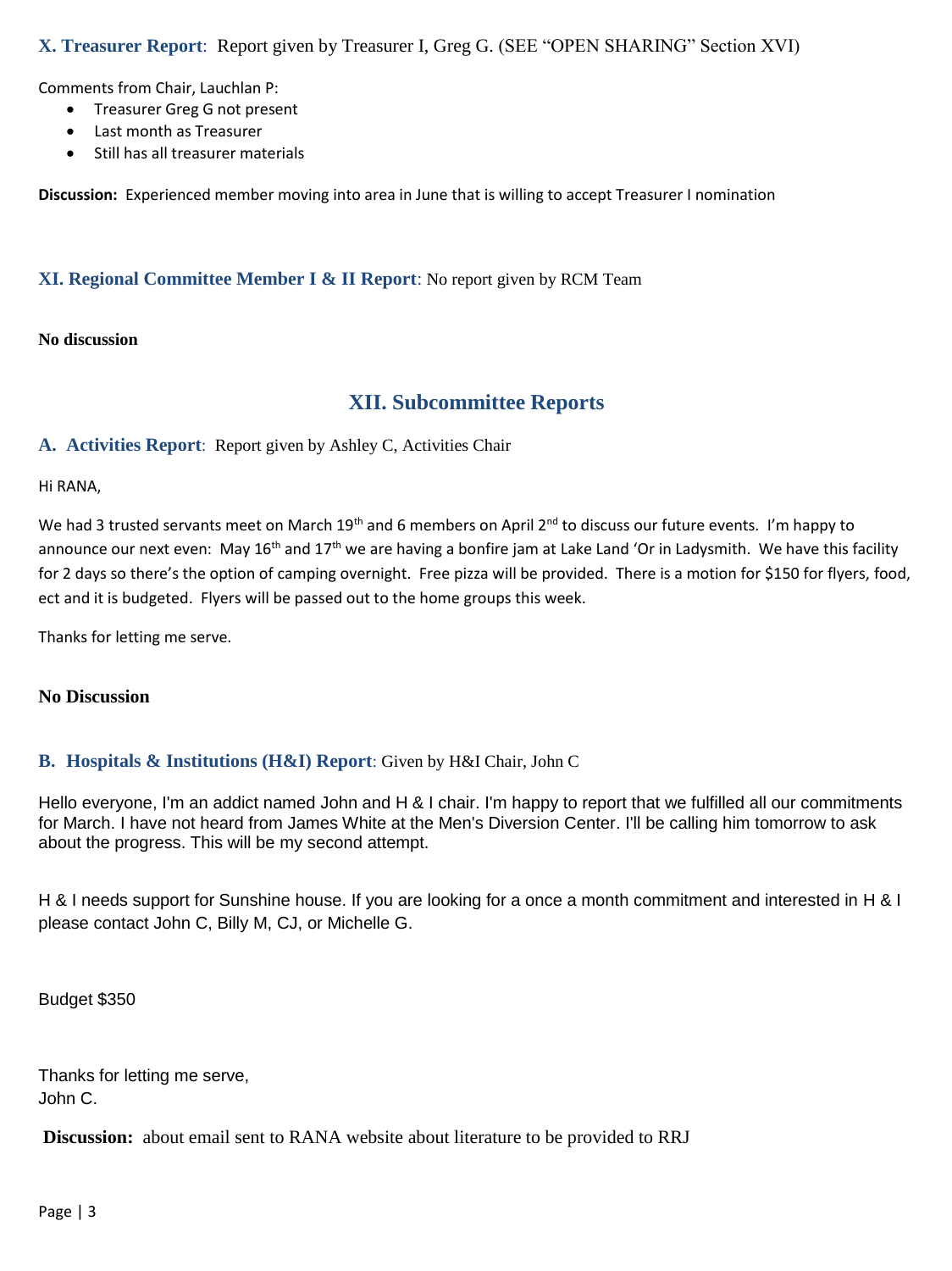**C. Literature Chair Report:** No report given by Literature Chair, Corey C.

**No Discussion**

## **D. Outreach Report:** *Position Open*

**No Discussion**

## **D. Public Relations (PR) Report**: No report given by PR Chair Etta F

**No discussion**

## **F. VRCC Director Report**: *Position Open*

**No Discussion**

## **G. Policy Report**: Report given by Lauchlan P and Kevin S

• Policy Chair to resign from position

#### FORMAL EMAIL:

hello Rappahannock area of Narcotics Anonymous. It is with deep regret I must inform the body that I will be moving to Tampa on the 12th. so I must resign from my position as the policy chair. Lachlan has a micro penis.

**Discussion:** Lauchlan offered to answer questions in Open Sharing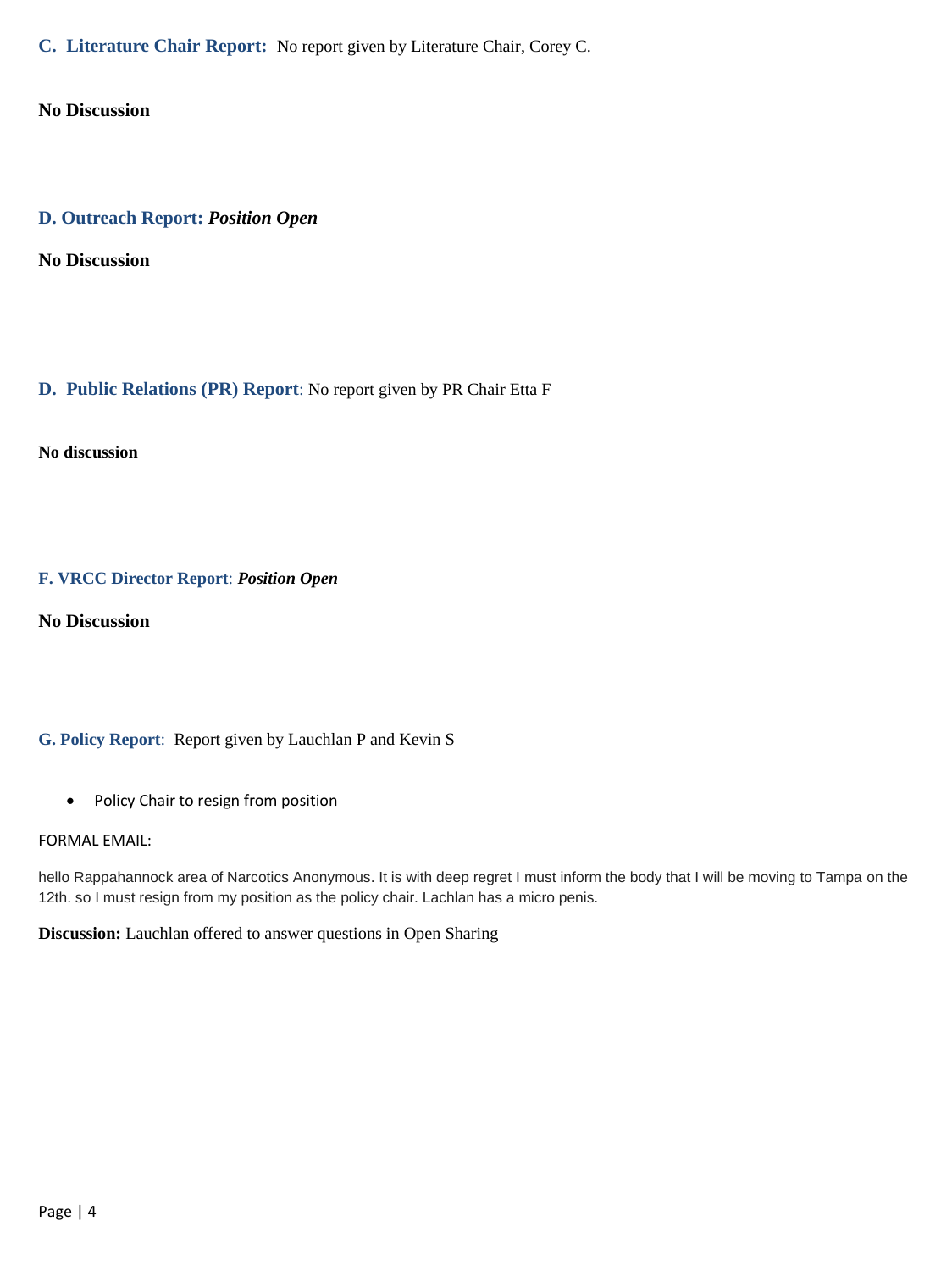# **XIII. Group Service Representative (GSR) Reports**

GSR reports called by Secretary to be read to body.

| <b>HOME GROUP</b>                                                                                                                                                                                                                                                                                                                                                                         | <b>GSR/ALT</b>                          | <b>DAYS AND TIMES</b><br><b>OF MEETINGS</b>        | # GROUP<br><b>MEMBERS</b> | # AVG. WKLY<br><b>ATTENDANCE/</b><br><b>NEWCOMERS</b> | <b>GROUP</b><br><b>DONATION</b> | LIT.<br><b>ORDER</b> |  |  |  |  |
|-------------------------------------------------------------------------------------------------------------------------------------------------------------------------------------------------------------------------------------------------------------------------------------------------------------------------------------------------------------------------------------------|-----------------------------------------|----------------------------------------------------|---------------------------|-------------------------------------------------------|---------------------------------|----------------------|--|--|--|--|
| 1. Set it Off                                                                                                                                                                                                                                                                                                                                                                             | Lea S                                   | Sun. 7 - 8:30pm                                    | 4                         | $25 - 30/3 - 4$                                       | \$0                             | \$57.35              |  |  |  |  |
| No report given<br>Group Anniversaries:                                                                                                                                                                                                                                                                                                                                                   |                                         |                                                    |                           |                                                       |                                 |                      |  |  |  |  |
| 2. Who Wants to Live                                                                                                                                                                                                                                                                                                                                                                      | John $L - GSR$                          | Mon. - Fri.12 - 1:15pm                             | 12                        | $25/2$ (daily)                                        | \$112.00                        | \$209.00             |  |  |  |  |
| We have combined with "Primary Purpose" to collaborate on our 17 <sup>th</sup> anniversary celebration. Because they are our "sister meeting",<br>also meeting at Noon on the weekends, they will be facilitiang their regularly scheduled meeting that Saturday at the Elks Ladge Pavillion<br>and contributing to the funds to finance the event.<br>Group Anniversaries: None Reported |                                         |                                                    |                           |                                                       |                                 |                      |  |  |  |  |
| 3. In It to Win it                                                                                                                                                                                                                                                                                                                                                                        | Andrea - GSR                            | Mon. 7:00 - 8:30pm                                 | 8                         | $40/7 - 8$                                            | \$0                             | \$0                  |  |  |  |  |
| Going great! We have strong home group members holding service positions<br>Memorial Day Speaker Jam:<br>May 25 <sup>th</sup> 12pom-7pm, Regular meeting 7:00 - 8:30pm, Dance 9-11pm<br>Handing out flyers to all GSRs to pass out<br>Group Anniversaries: Jenn B 7yrs 4/20 & Andrea L 2yrs 5/11                                                                                          |                                         |                                                    |                           |                                                       |                                 |                      |  |  |  |  |
| 4. Hope Fiends                                                                                                                                                                                                                                                                                                                                                                            | Sarah M. - GSR<br><b>Ryan N-Alt GSR</b> | Tue. 7 - 8:30pm                                    | 3                         | 28/2                                                  | \$10                            | \$32.90              |  |  |  |  |
| In need of reliable home group members<br>Group Anniversaries: None Reported                                                                                                                                                                                                                                                                                                              |                                         |                                                    |                           |                                                       |                                 |                      |  |  |  |  |
| 5. Standing by Recovery                                                                                                                                                                                                                                                                                                                                                                   | <b>Absent</b>                           | Tue. $7:30 - 8:30$ pm                              | 10                        | 15/2                                                  | \$0                             | \$0                  |  |  |  |  |
| Group Anniversaries: None Reported                                                                                                                                                                                                                                                                                                                                                        |                                         |                                                    |                           |                                                       |                                 |                      |  |  |  |  |
| 6. Clean Works                                                                                                                                                                                                                                                                                                                                                                            | Seth O. - GSR<br>Sara B. - Alt GSR      | Wed. 7 - 8:15pm                                    | 8                         | 40/11                                                 | \$10                            | \$39.60              |  |  |  |  |
| Group Anniversaries: Seth O. 2years & Sara B. 1 year on May 20 <sup>th</sup> & Brad E. 2yrs May 27th                                                                                                                                                                                                                                                                                      |                                         |                                                    |                           |                                                       |                                 |                      |  |  |  |  |
| Thu. 7 - 8:00pm<br>7. Start Living Group<br>Erik F. - Rep<br>14                                                                                                                                                                                                                                                                                                                           |                                         |                                                    | 10/2                      | \$40.00                                               | \$21.00                         |                      |  |  |  |  |
| Group is staying strong. A nice mix of home group members and newcomers. Group will be donating on a monthly basis now due to<br>increase in donations.<br>Group Anniversaries: John C. is celebrating 5 years at Wrights Chapel Ladysmith at &:00 April 9th                                                                                                                              |                                         |                                                    |                           |                                                       |                                 |                      |  |  |  |  |
| 8. Freedom from Bondage                                                                                                                                                                                                                                                                                                                                                                   | Greg C                                  | Thur. $9 - 10$ pm<br>4                             |                           | 10/2                                                  | \$5.00                          | \$12.61              |  |  |  |  |
| Group Anniversaries: None @ this time<br>$\overline{\phantom{a}}$                                                                                                                                                                                                                                                                                                                         |                                         |                                                    |                           |                                                       |                                 |                      |  |  |  |  |
| 9. Man Up to the Flatbook                                                                                                                                                                                                                                                                                                                                                                 | <b>Absent</b>                           | Thur. 7 - 8:30pm                                   | 4                         | 27/2                                                  | \$0                             | <b>NA</b>            |  |  |  |  |
| Group Anniversaries: None reported                                                                                                                                                                                                                                                                                                                                                        |                                         |                                                    |                           |                                                       |                                 |                      |  |  |  |  |
| 10. New Beginnings                                                                                                                                                                                                                                                                                                                                                                        | Brandon H - GSR                         | Fridays $7 - 8:30$ pm<br>5<br>30-40/1 or 2<br>\$NA |                           | NA                                                    |                                 |                      |  |  |  |  |
| No report handed in to be included with minutes<br>Group Anniversaries: None reported                                                                                                                                                                                                                                                                                                     |                                         |                                                    |                           |                                                       |                                 |                      |  |  |  |  |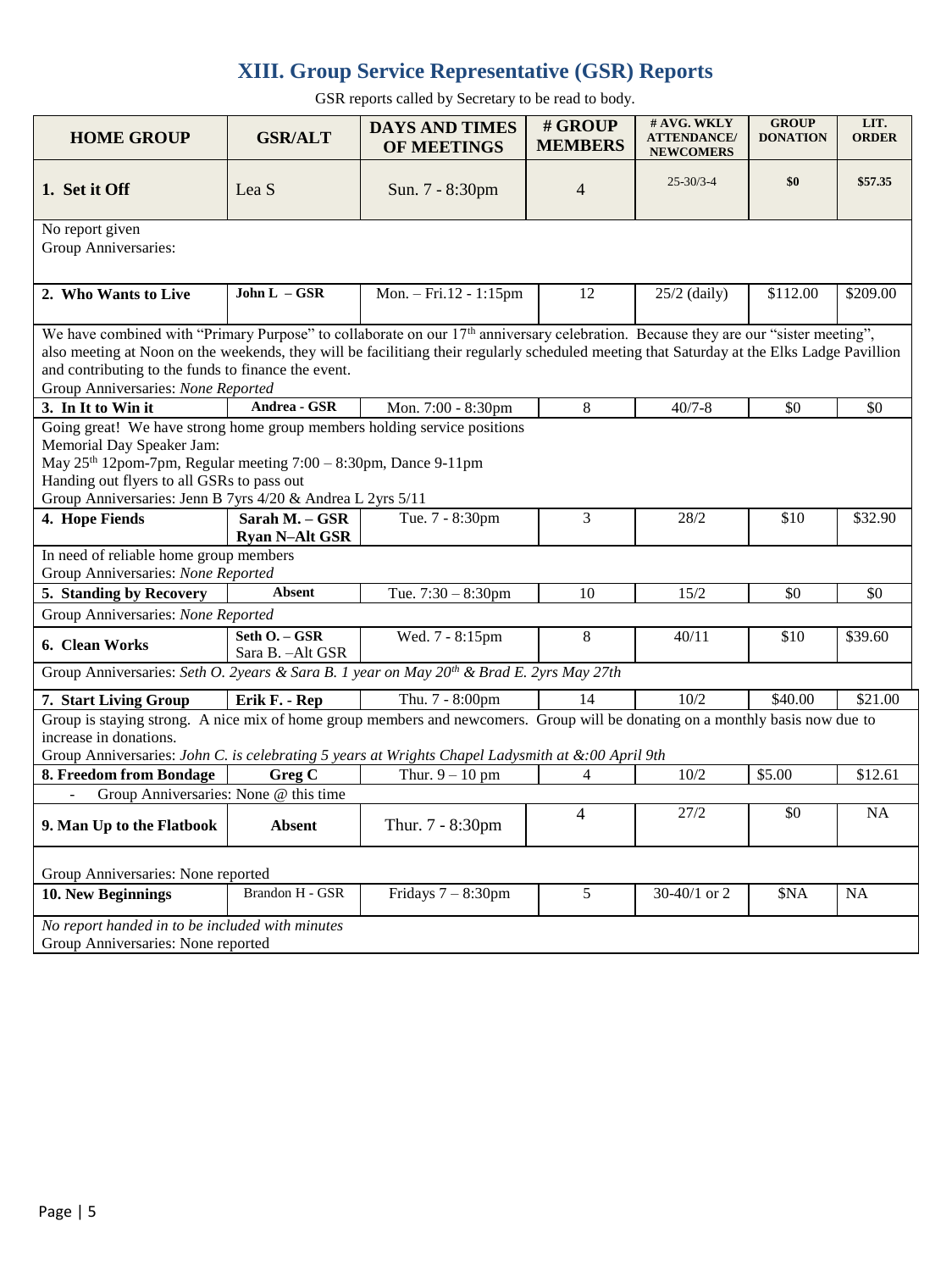# **XIII. Group Service Representative (GSR) Reports** *(continued):*

| <b>HOME GROUP</b>                                                                                                                                                                                                 |                                                                                                                                                    |                | <b>GSR/ALT</b>       | <b>DAYS AND TIMES</b><br>OF MEETINGS |    | # GROUP<br><b>MEMBERS</b> | # AVG. WKLY<br><b>ATTENDANCE/</b><br><b>NEWCOMERS</b> |                          | <b>GROUP</b><br><b>DONATION</b> | LIT.<br><b>ORDER</b>     |
|-------------------------------------------------------------------------------------------------------------------------------------------------------------------------------------------------------------------|----------------------------------------------------------------------------------------------------------------------------------------------------|----------------|----------------------|--------------------------------------|----|---------------------------|-------------------------------------------------------|--------------------------|---------------------------------|--------------------------|
| 11. Primary Purpose                                                                                                                                                                                               |                                                                                                                                                    |                | <b>Absent</b>        | Sat. & Sun. 12 - 1:30pm              |    | 3                         | 6                                                     | \$NA                     |                                 | <b>NA</b>                |
| Group Anniversaries: None at present                                                                                                                                                                              |                                                                                                                                                    |                |                      |                                      |    |                           |                                                       |                          |                                 |                          |
| 12. Experience, Strength &<br>Hope                                                                                                                                                                                | Absent                                                                                                                                             |                | Sat. 6:30 - 8:00pm   |                                      | 13 | 30/5                      |                                                       | $\overline{\phantom{a}}$ | $\sim$                          |                          |
| None given<br>Group Anniversaries:                                                                                                                                                                                |                                                                                                                                                    |                |                      |                                      |    |                           |                                                       |                          |                                 |                          |
| 13. Clean and Serene                                                                                                                                                                                              |                                                                                                                                                    |                | <b>Absent</b>        | Fri. 10-11: 15pm                     |    |                           |                                                       |                          |                                 |                          |
| No report given, absent<br>Group Anniversaries:                                                                                                                                                                   |                                                                                                                                                    |                |                      |                                      |    |                           |                                                       |                          |                                 |                          |
| 14. Final Surrender                                                                                                                                                                                               |                                                                                                                                                    |                | John C Jr. - GSR     | Mon-Wed; Fri-Sat                     |    | 26                        |                                                       | 18/9                     | \$0                             | \$0                      |
| Potential sponsor support needed<br>Group Anniversaries: None                                                                                                                                                     |                                                                                                                                                    |                |                      |                                      |    |                           |                                                       |                          |                                 |                          |
| 15. Noon Beginnings                                                                                                                                                                                               |                                                                                                                                                    |                | Absent               | Mon-Fri 12pm                         |    |                           |                                                       |                          |                                 | $\overline{\phantom{a}}$ |
| No report given, absent<br>Group Anniversaries: - None reported                                                                                                                                                   |                                                                                                                                                    |                |                      |                                      |    |                           |                                                       |                          |                                 |                          |
| 16. Colonial Beach                                                                                                                                                                                                |                                                                                                                                                    |                | <b>Absent</b>        | Friday 7pm                           |    | $5-6$                     |                                                       | $6 - 8/3$                | $\overline{\phantom{a}}$        | $\overline{a}$           |
| <b>Survivors Group</b>                                                                                                                                                                                            |                                                                                                                                                    |                |                      |                                      |    |                           |                                                       |                          |                                 |                          |
| No report given<br>Group Anniversaries: None reported                                                                                                                                                             |                                                                                                                                                    |                |                      |                                      |    |                           |                                                       |                          |                                 |                          |
| 17. 1st Step Forward                                                                                                                                                                                              |                                                                                                                                                    | Kevin S. - Rep | Saturday 10am        |                                      | 3  |                           | $3 - 5/1$                                             | \$0                      | \$0                             |                          |
| Group Anniversaries: None                                                                                                                                                                                         |                                                                                                                                                    |                |                      |                                      |    |                           |                                                       |                          |                                 |                          |
| 18. New Beginnings<br><b>Absent</b><br><b>Colonial Beach</b>                                                                                                                                                      |                                                                                                                                                    |                | Tues 6pm             |                                      | 5  | $\overline{\phantom{0}}$  |                                                       | \$0                      | \$0                             |                          |
| Group Anniversaries:                                                                                                                                                                                              |                                                                                                                                                    |                |                      |                                      |    |                           |                                                       |                          |                                 |                          |
| 19. Saturday Night Live<br>Group                                                                                                                                                                                  |                                                                                                                                                    | Mel-GSR        | Sat. 10pm - 11:30 pm |                                      | 5  | $15 - 20/1 - 2$           |                                                       | \$0                      | \$7.00                          |                          |
| Group Anniversaries: Predecessors Jam May 23rd                                                                                                                                                                    |                                                                                                                                                    |                |                      |                                      |    |                           |                                                       |                          |                                 |                          |
| 20. Rush Hour Group<br>of NA                                                                                                                                                                                      |                                                                                                                                                    | <b>Absent</b>  |                      | Mon, Wed, Fri<br>$5pm - 6:15pm$      |    | $\overline{4}$            |                                                       | 10/1                     | \$0                             |                          |
| Group Anniversaries: Dawn B. 6years April 15, 2015 & Kemper B. 6years April 7 <sup>th</sup> *Celebration Date TBD*                                                                                                |                                                                                                                                                    |                |                      |                                      |    |                           |                                                       |                          |                                 |                          |
| 21. Alive & Free                                                                                                                                                                                                  | Wednesday 8:00pm, Friday 7:00pm<br>Jon F. - GSR<br>Culpepper Hospital (Boardroom)<br><b>Charlie B. - Alt</b><br>501 Sunset Ln, Culpepper, VA 22701 |                |                      | 5                                    |    | 10/1                      | \$100.00                                              | \$55.00                  |                                 |                          |
| Updated www.NA.org noline meeting search listing which was incorrect. Too many people bring in doughnuts. Otherwise all is well.<br>We are grateful to be officially a part of RANA. Service positions available. |                                                                                                                                                    |                |                      |                                      |    |                           |                                                       |                          |                                 |                          |

# **10 Minute Break**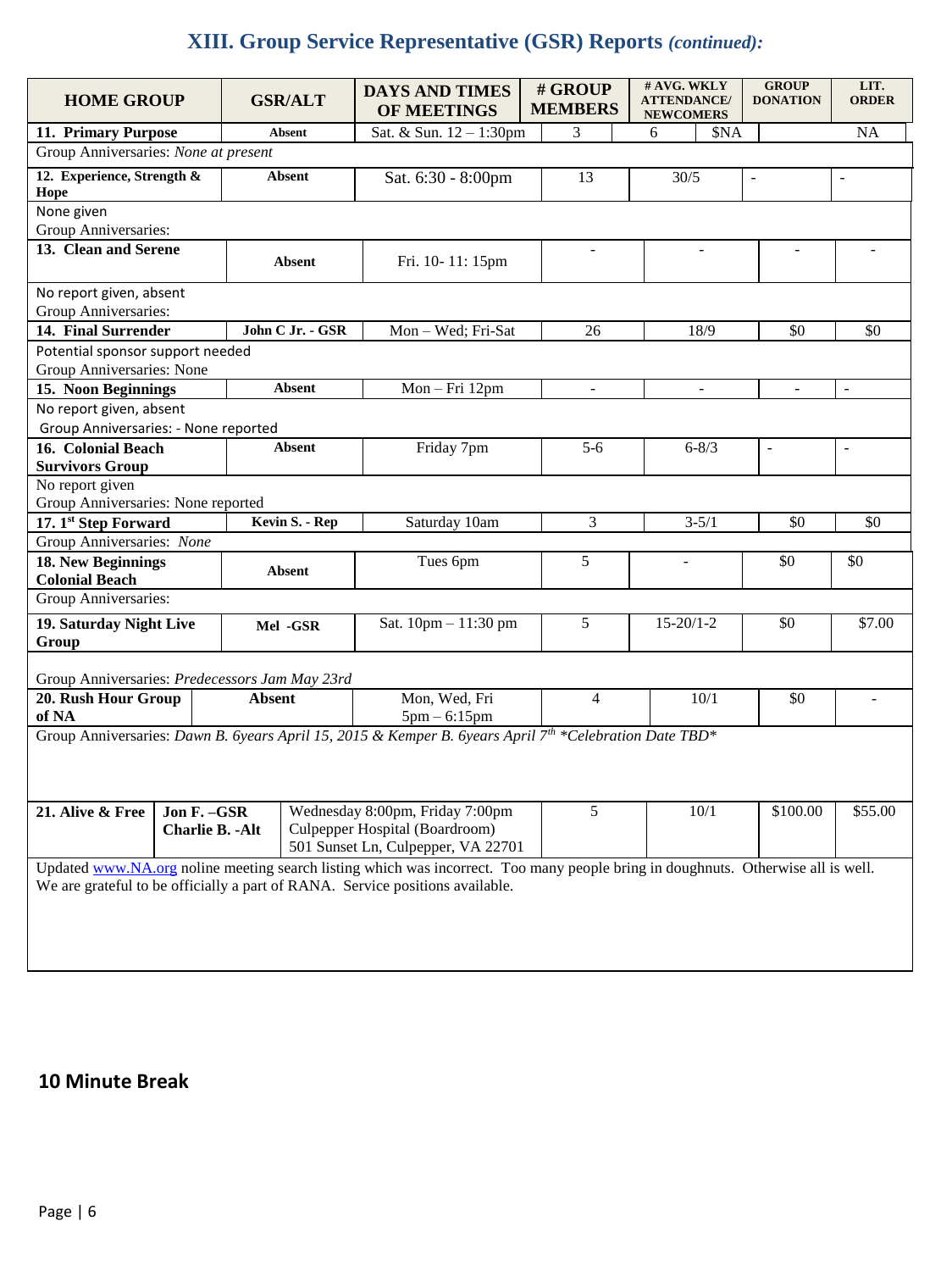#### **XIV. 2 nd Quorum Legend: P = Present A = Absent**

| <b>HOME GROUP NAME</b>                 | P/A | <b>NAME</b>      | <b>POSTION</b> |  |
|----------------------------------------|-----|------------------|----------------|--|
| 1. Set It Off                          | A   | Lea S            | <b>GSR</b>     |  |
| 2. Who Wants to Live                   | P   | John L           | GSR            |  |
| 3. In It to Win It                     | P   | Andrea L         | GSR            |  |
| 4. Hope Fiends                         | P   | Sarah M          | <b>GSR</b>     |  |
| 5. Stand By Recovery                   | A   | Donna            | <b>GSR</b>     |  |
| 6. Clean Works                         | P   | Seth             | GSR            |  |
| 7. Start Living Group                  | P   | Erik F           | <b>REP</b>     |  |
| 8. Freedom from Bondage                | P   | Ashley C         | <b>REP</b>     |  |
| 9. Man Up to the Flatbook              | P   | Tony S.          | <b>GSR</b>     |  |
| 10. A New Beginning Group              | P   | <b>Brandon H</b> | <b>GSR</b>     |  |
| 11. Primary Purpose                    | A   | Antoinette B     | Rep            |  |
| 12. Experience, Strength &<br>Hope     | A   | Jeff W.          | GSR            |  |
| 13. Clean and Serene                   | A   |                  |                |  |
| 14. Final Surrender                    | P   | John Jr.         | <b>GSR</b>     |  |
| 15. Noon Beginnings                    | A   |                  |                |  |
| 16. Colonial Beach Survivors<br>Group  | A   | Bill C.          | GSR            |  |
| 17. 1st Step Forward                   | P   | Kevin S.         | Rep            |  |
| 18. New Beginnings<br>(Colonial Beach) | A   | Erin             | Alt. GSR       |  |
| 19. Saturday Night Live<br>Group       | P   | Melanie          | <b>GSR</b>     |  |
| 20. Rush Hour Meeting                  | A   | Dawn B.          | <b>GSR</b>     |  |
| 21. Alive and Free                     | P   | Jon F            | <b>GSR</b>     |  |

| 2 <sup>st</sup> QUORUM CALL - Must 4 per Bylaws |    |  |  |  |  |  |
|-------------------------------------------------|----|--|--|--|--|--|
| Group Represented                               | 13 |  |  |  |  |  |
| <b>Procedural Votes</b>                         | 11 |  |  |  |  |  |

# **XV. Old Business**

## **Motion 02/15-04:** Maker: CJ 2nd by: JC

To discontinue Policy as a formal subcommittee and make it an Ad Hoc committee again

**Intent:** To better facilitate the updating and knowledge of RANA By-Laws. Support for Policy will no longer be an issue. **Cons: 1.** Didn't fully give Policy Subcommittee a chance.

**2.** Nothing changes by making it an Ad Hoc committee

*VOTE: Abstaning-0, For-8, Against-4 Motion: PASSES*

# **XVI. Open Sharing**

- LGBTQ meeting Queer For Recovery aiming for Tuesday nights at 9:00pm Topic bowl format
- Experienced member moving to area in June with Treasurer experience
- Alive & Free requesting literature rack and waiving rest of start-up kit
- Treasurer oral report: Last month deposited \$265.00, no literature, account balanced to the penny, balance as of 4/5/15 \$1922.00, PO Box paid up for the year, Turning over all books and treasurer materials, need to cancel check card as Greg's name is on it, and remove Greg from bank account

## **XVII. Elections for Open Positions**

None